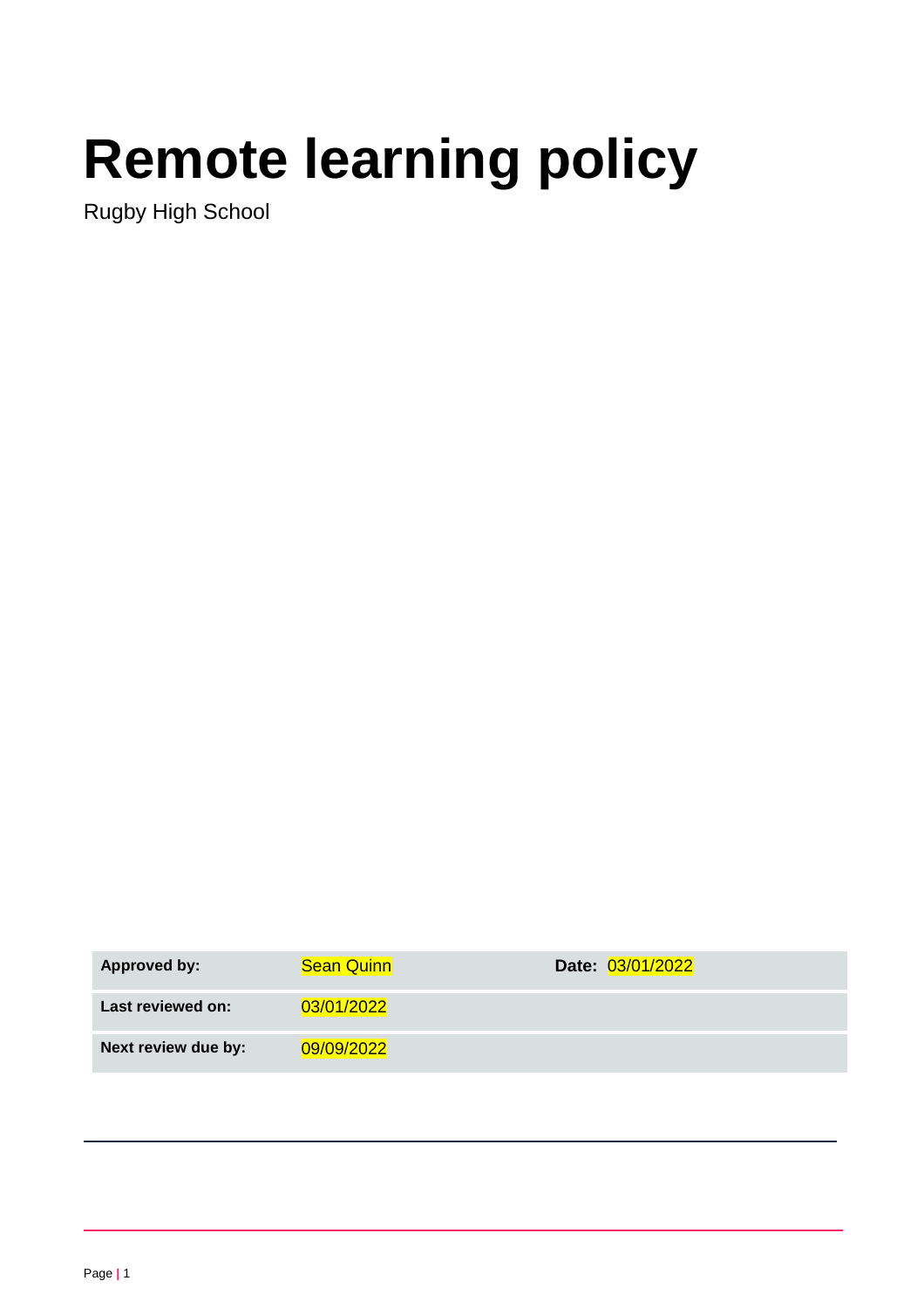# **Aims of remote learning**

There is an expectation on schools to provide this to supplement high quality remote learning if the school is closed long-term or if students are required to self-isolate for an extended period. The purpose of this document is to outline our guidelines for the use remote learning to increase the amount of online contact time students have with their teachers and peers while away from school and to ensure continued coverage of the curriculum.

This remote learning policy for staff and students aims to:

- Ensure consistency in the approach to remote learning for pupils who aren't in school
- Set out expectations for all members of the school community with regards to remote learning
- Provide appropriate guidelines for data protection and safeguarding

# **Remote learning**

Remote Learning is the learning that takes place where a student and teacher are not physically in the same room, and the curriculum needs to be adapted to be delivered through a variety of digital methods. It should as far as possible ensure curriculum coverage in order that a student can progress through curriculum.

There are different circumstances where remote teaching/ learning is required, this policy outlines below the expectations with regard to each of these different circumstances, while taking into account staff workload.

When providing remote learning, teachers must be available between their normal working hours where possible, to set work, respond to student queries or provide a live lesson via Microsoft teams.

If a member of staff is unable to work for any reason during this time, for example due to sickness or caring for a dependent, they should report this using the normal absence procedure.

# **Remote learning training**

Staff and students will be given remote learning training to ensure the continued delivery of a robust curriculum as co-ordinated by the E-Learning leader.

# **Remote learning during a whole school closure**

In this situation all teaching and learning will be delivered remotely. Staff will use MS Teams when delivering live lessons. For KS3 Live Lessons on Teams will be scheduled in advance of the day of the lesson via the Teams calendar so that students can plan their day.

Live lessons for students in other year groups will be scheduled in the Teams calendar too where possible. Students will be given at least one day's advance notice of live lessons.

A 'Live Lesson' is a scheduled lesson on MS Teams, where the teacher is either delivering content, setting or reviewing work and is available online for students to interact with them and their classmates.A live lesson does not necessarily have to be 'live' for the whole 45 minute lesson.

Teaching staff will ensure that all students are aware of how and when to access their live lessons and any relevant resources to support their learning.

Teachers will set up a Team for each of their classes/ groups and will label it with the class/ group name and subject.

Where teachers are running Teams lessons, these will take place at the time of their class's usual timetabled lesson.

Students will have at least one live lesson per subject per week for most subjects.

RHS Remote Learning Policy 03/01/2022 V11 JG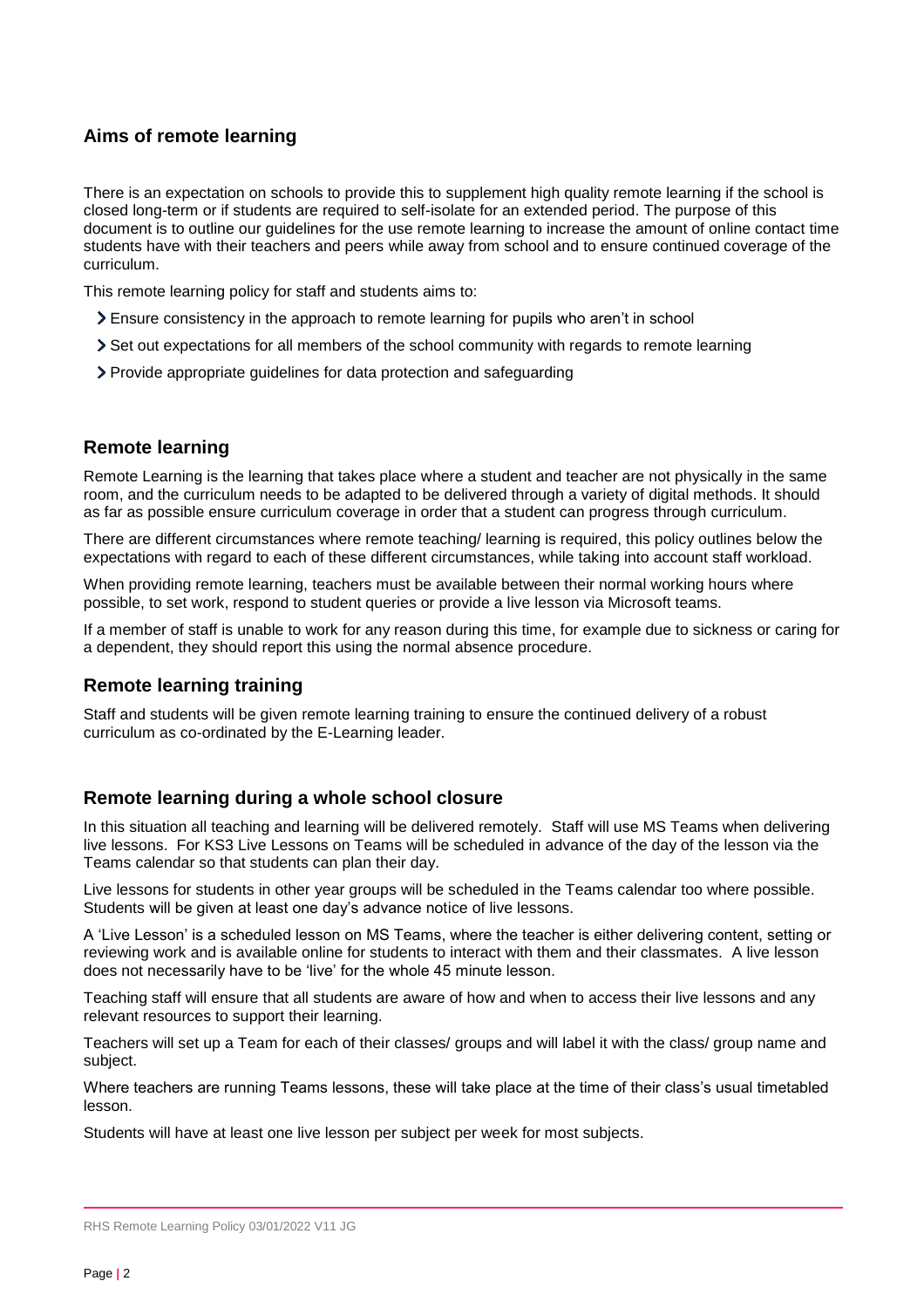# **Remote Learning for Exam Classes (Years 10, 11, 12 and 13)**

#### **Students will have at least one live lesson per week per teacher, where classes are a double lesson and the double lesson is live, students will be given a break of 5 to 10 minutes during the lesson, away from the screen.**

Teaching staff will engage with the students through MS Teams so a Teacher and student learning conversation can take place. Teachers can do this with small groups of students or as whole class teaching. These arrangements are at the discretion of the teacher. These interactions can take place for the whole class for 45 minutes or smaller groups of students for a shorter amount of time and, the teacher will timetable a rota for this kind of small group teaching across a number of weeks so staff have made contact with everyone in the class as far as possible.

Teachers have an allocated 2/3 periods per subject per week at KS4 and 6 periods per week at KS5, any Teams classes/ sessions should be part of this allocation and not an addition to the work we already set.

Teachers are not expected to teach every timetabled lesson via Teams to these classes and will set independent work for students for the remainder of the lessons. Teachers will let their classes know when they are available to respond to any queries.

If a teacher is not able to offer live lessons or live lessons are not suitable for that subject/lesson, the teacher must agree to provide a suitable alternative in agreement with their line manager.

In the case of a whole school closure, staff will not set homework in addition to work set during the usual timing of the school day.

Students in Years 12 and 13 will be set sufficient work per subject to enable them to work a full school day, including their non-contact time but without supplementary work to do in the evenings and at weekends during lockdown, until this policy is reviewed.

Teachers will use the most appropriate platform for their subject to share resources and communicate with students, this will be either email, FROG or MS Teams. Teachers will ensure that all students in their classes know where and how to access their learning resources.

# **Remote learning for non-exam classes during a whole school closure**

**Students in each year group will receive at least one live lesson per week per subject for most subjects, at KS3 lessons in PRS, Art, ICT and Music may have live lessons scheduled on a fortnightly or three-week cycle, this is to that students may complete short term project work. Students will be informed**.

Teachers will ensure that all instructions for learning and appropriate resources are set via FROG in the first instance to ensure that students can continue progressing through the curriculum

Staff are expected to give students instructions for their lessons through FROG via the assignment section. This instruction may tell student to access MSTeams or email for resources for their lesson. Teaching staff must give clear written instructions for the students to understand how to access and complete the work.

Students will be informed if their class teacher is unavailable during any school closure.

# **Daily registration for students during a school closure**

Form tutors will register students each morning via MS Teams, students are expected to attend morning registration as is the expectation with all scheduled online 'live' lessons.

# **Remote learning during any partial school closure**

Following our return to school in January 2022 should it be necessary to temporarily, partially close our school to certain groups of students, we will put in place the procedures for remote learning detailed above. Our intention is to keep our school fully open, but if a rise in Covid (Omicron) cases leads to staff shortages or the need for classes or year groups to isolate as a group, then we may need to close the school to certain students. This will only happen if absolutely necessary, and under the guidance of advice from Public Health England, the LA/ DFE.

RHS Remote Learning Policy 03/01/2022 V11 JG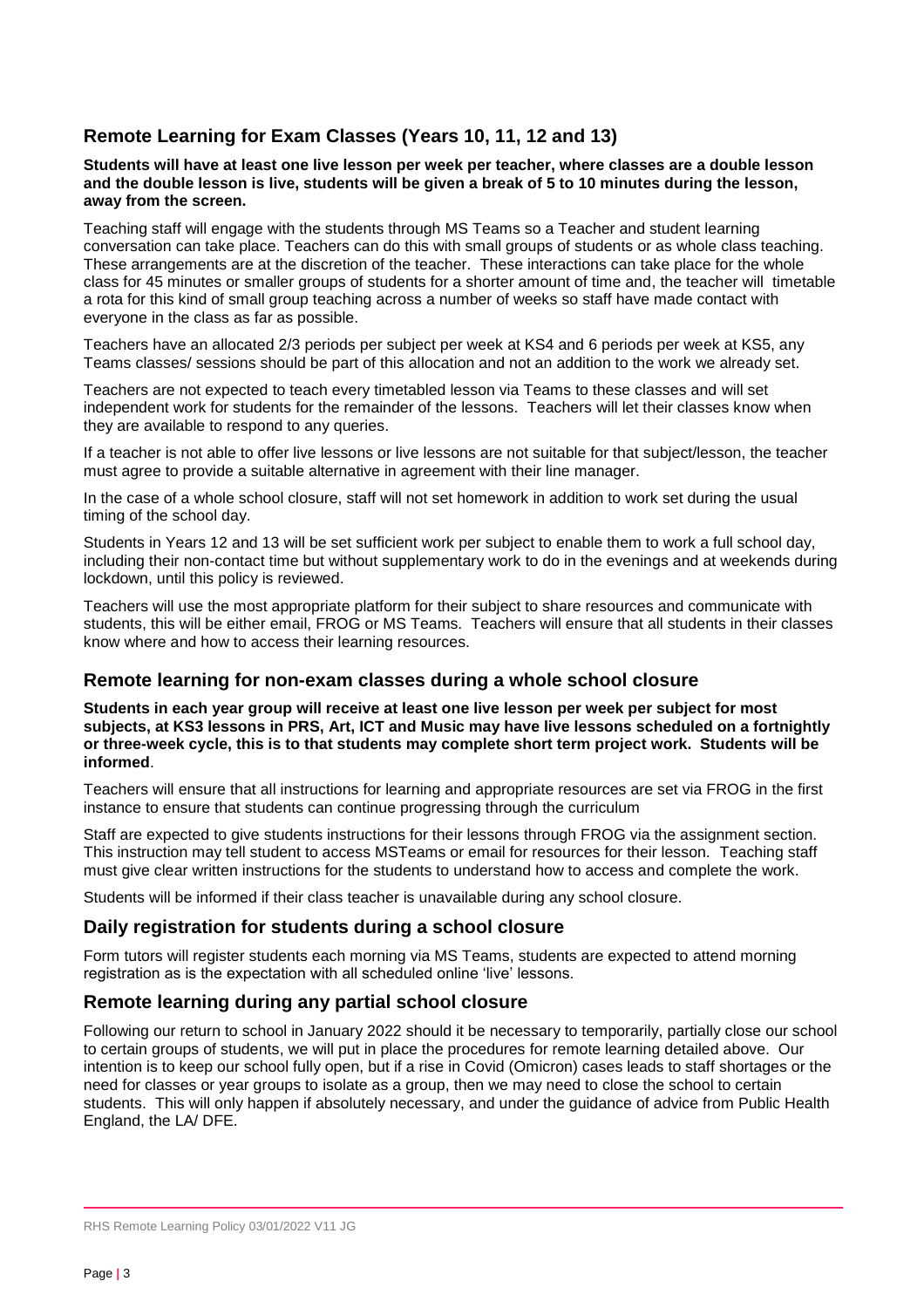# **Definition of work**

Work can be a task in a textbook, a PowerPoint to complete and/or make notes on, to join a Teams lesson or any suitable task that the class teacher to allow students to make appropriate progress through the curriculum.

# **Use of Microsoft Teams**

The use of Microsoft Teams for interacting and engaging with learning is a huge benefit.

Students are expected to attend all scheduled MS Teams lessons, unless they are ill and therefore unable to do so, parents should inform our attendance officer and report their child's absence in the usual way.

We expect students to interact with their teacher and classmates during live lessons either via written participation in the chat, or discussion/ oral responses via mic during the lesson. Students may also participate by raising their hand in response to a teacher question, or adding a thumbs up icon in the chat for example. We cannot insist that they turn their cameras on but students may do so if they would like to. We do expect participation eg. responses to our questions in some form so that we know students are there and engaged in the learning.

Teachers will set their expectations for behaviour for learning in the online classroom, but we expect behaviour to reflect the same courtesy and kindness as in school.

Students and staff can turn off microphones and cameras when necessary during the live lessons.

Microsoft Teams must be the only platform used for video live lessons with students. It is recommended participants use the installed version of Microsoft Teams. A copy of the program to be installed can be requested by email Sean Quinn at [s.quinn@rugbyhighschool.co.uk](mailto:s.quinn@rugbyhighschool.co.uk)

Staff will not normally record lessons which contain/involve students on MS Teams but from time to time they may do so for safeguarding reasons. Permission from students and their parents will be gained through an opt-out form issued during the first academic term of the year. Staff are permitted to record lessons to be sent out to students that only contain staff members.

# **Procedure for setting work for individual students who have Covid when school is open**

The Attendance Officers will log students isolating on the central spreadsheet which records current students in isolation held on staff secure, and mark students in the SIMS register with an I.

If students have tested positive for Covid, and are ill, students are NOT expected to complete school work. It is important for our students' well-being that they focus on their recovery.

If students have tested positive but are asymptomatic and therefore feel well enough to complete school work, they should visit the department FROG pages where they will find a range of resources to support their learning in each subject and should work through suggested activities on these pages. Students should check their FROG account for any updates, assignments set and resources shared by their teachers in the usual way. This also applies to students who are awaiting PCR test results.

Students will be given clear guidelines on how to access work while in isolation.

# **Keeping a record of attendance during a whole or partial school closure.**

If students are unable to attend the 'remote' school day, parents should report their child's absence from school in the usual way, following the attendance policy, letting us know the reason for their child's absence.

The attendance officer will populate the with I in the AM and PM Registration to indicate formally that the student is at home either self-isolating or ill.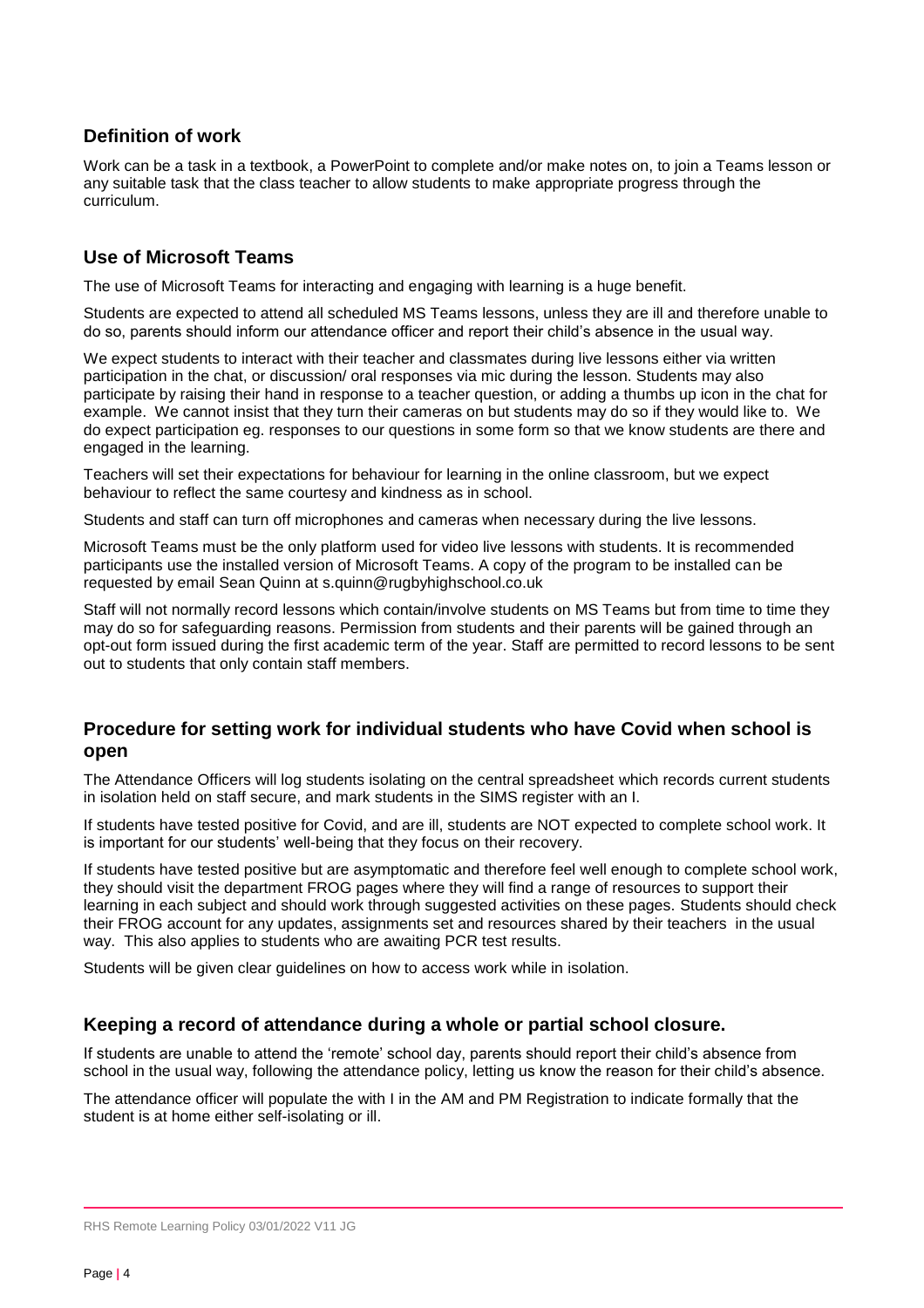Students are expected to attend registration via MS Teams as well as all scheduled online lessons. During registration, Form Tutors should check attendance and email the attendance officer with any absences.

The class teacher will take a register for each MS Teams lesson and will use / to indicate that a student is present during a live lesson and N to indicate an absence from the lesson.

The attendance officer will check unexplained absences in the usual way, following our attendance policy.

## **Procedure for when staff are isolating:**

A staff member who is isolating expected to set work for their classes if they are well enough to do so. Where possible a staff member should be available on Teams or email using the times of their lessons so they can be contacted by students during the students' lesson time. If a staff member is not able to be available to be on Teams or email then the staff member must agree to provide a suitable alternative in agreement with their line manager.

Teachers may deliver a lesson via Teams from home to their class in school. This must be pre-arranged with the Cover Manager to ensure that staff covering the lesson in school have appropriate training and the equipment and software available.

Teachers delivering a lesson from home must allow the Cover Supervisor time to take their register and set up before beginning the lesson.

Where a staff member is too unwell to work they must contact the cover supervisor and arrange for cover work to be set by following the staff absence policy.

## **Emailing Students**

Email can be used if the staff member feels they need to have a written dialogue with a class or student. The staff and students must use their Rugby High School email accounts. If a staff member needs a distribution list creating they can email [HelpDesk@rugbyhighschool.co.uk](mailto:HelpDesk@rugbyhighschool.co.uk) with the name of the distribution list and the names of the students to be added to the list.

# **External web-based resources**

Teaching staff may direct students to other school subscription resources such as Kerboodle, Active Learn, My Dynamic Learning and Dr Frost Maths

Staff may use other online packages that have been acquired by the school. The staff member will inform students via email/ FROG how to log onto the relevant package and set the work though this.

#### **Feedback and marking of work completed remotely**

Teachers will not mark and feedback on every piece of work set. This does not happen in lessons. Where possible a mark scheme will be provided for self-assessment. If the staff member wants students to hand in a piece of work for assessment they will specifically inform the students of this and how they should do this. Teachers can use a variety of methods to give feedback on students work.

## **Podcasts and other teacher made resources**

There is no expectation for staff members to create any podcasts or videos for their lessons. Staff can do this if they want to. Staff are reminded that there are a vast amount of high quality resources on YouTube and ItunesU for videos and podcasts.

#### **Advanced Features of MSTeams**

**There is no expectation to use any of the advanced features of Teams.** 

**The variety of activities a teacher uses to deliver their curriculum are at their discretion and the discretion of their department.**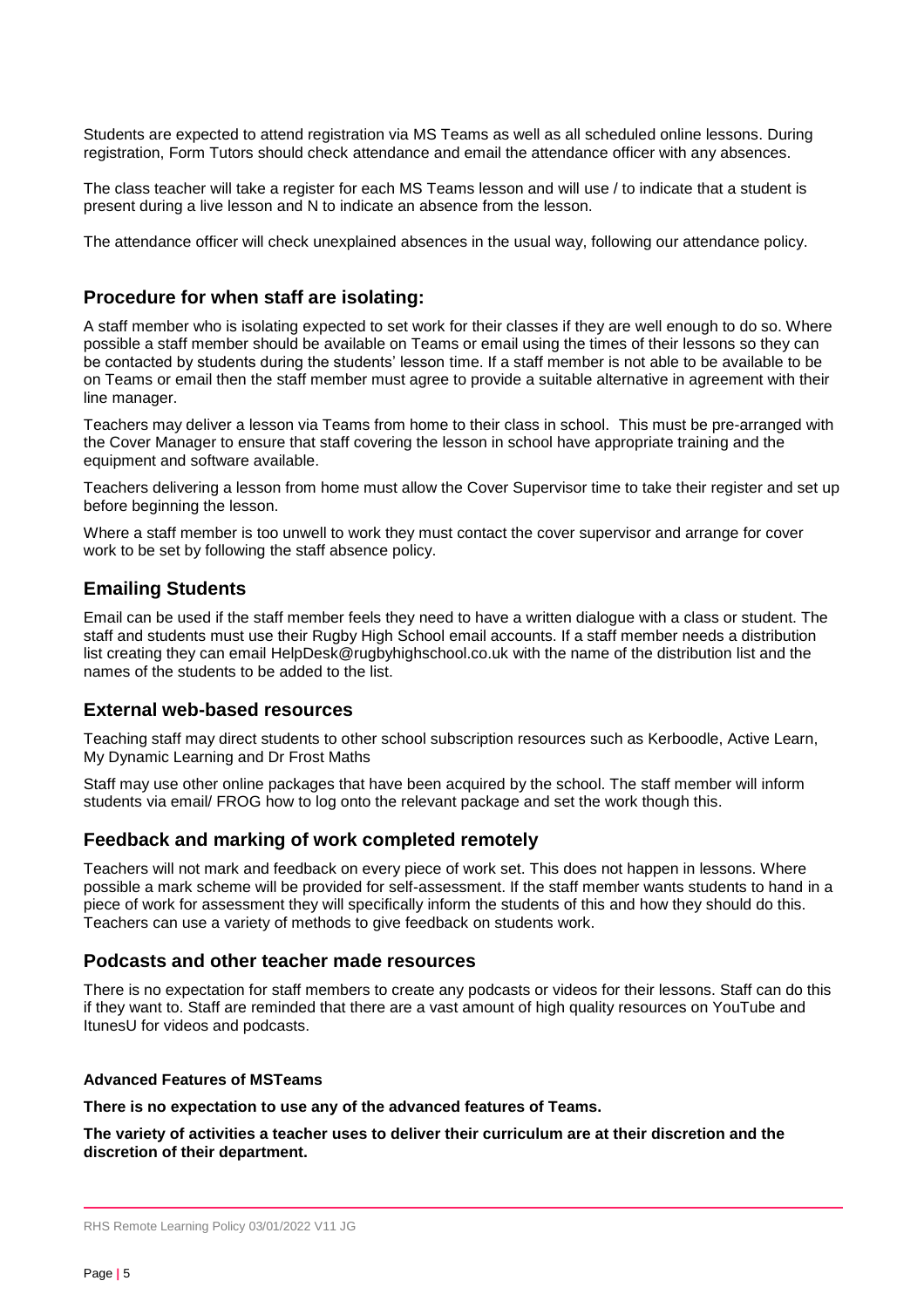If you encounter an issue with logging on to school resources or experience an Esafety incident please contact Mr Quinn via email at [S.quinn@rugbyhighschool.co.uk](mailto:S.quinn@rugbyhighschool.co.uk)

## **One to one meetings with students**

Meetings should be arranged by emailing the parents, students and staff members involved in the meeting. The email should include the purpose, and the time and date of the meeting. Staff can be supported by another member of staff attending the meeting if needed. Online meetings should be conducted via Microsoft Teams.

Any 1 to 1 interaction between a member of staff and a student will be recorded and the recording retained for safeguarding purposes and in line with GDPR guidelines.

## **Meetings with external agencies**

When arranging online meetings with a group of parents or external stakeholders/agencies staff, staff must BCC their email addresses when inviting them to meetings.

## **Senior leaders**

The E-learning leader is responsible for co-ordinating the remote learning approach across the school. The senior leadership team will monitor the effectiveness and security of remote learning and will review the policy regularly in line with the changing situation relating to COVID-19.

## **Esafety incidents**

Esafety incidents should be reported to the Esafety Co-ordinator who will follow the Esafety Policy.

Pastoral and behaviour incidents should be reported to a member of the Pastoral Team for Main School or the Sixth Form who will follow the behaviour policy.

Safeguarding incidents should be reported to a Designated Safeguarding Lead (DSL) who will follow the safeguarding policy.

# **IT staff**

If there is an IT issue the E-learning Leader, Business Manager and IT Technicians should be contacted. They will be responsible for:

- Fixing issues with systems used to set and collect work
- Helping staff and parents with any technical issues they're experiencing
- Reviewing the security of remote learning systems and flagging any data protection breaches to the data protection officer
- Assisting pupils and parents with accessing the internet or devices

# **Students and parents**

Staff can expect pupils learning remotely to:

- Be contactable during the school day although consider they may not always be in front of a device the entire time.
- Complete work to the deadline set by teachers
- Seek help if they need it, from teachers or teaching assistants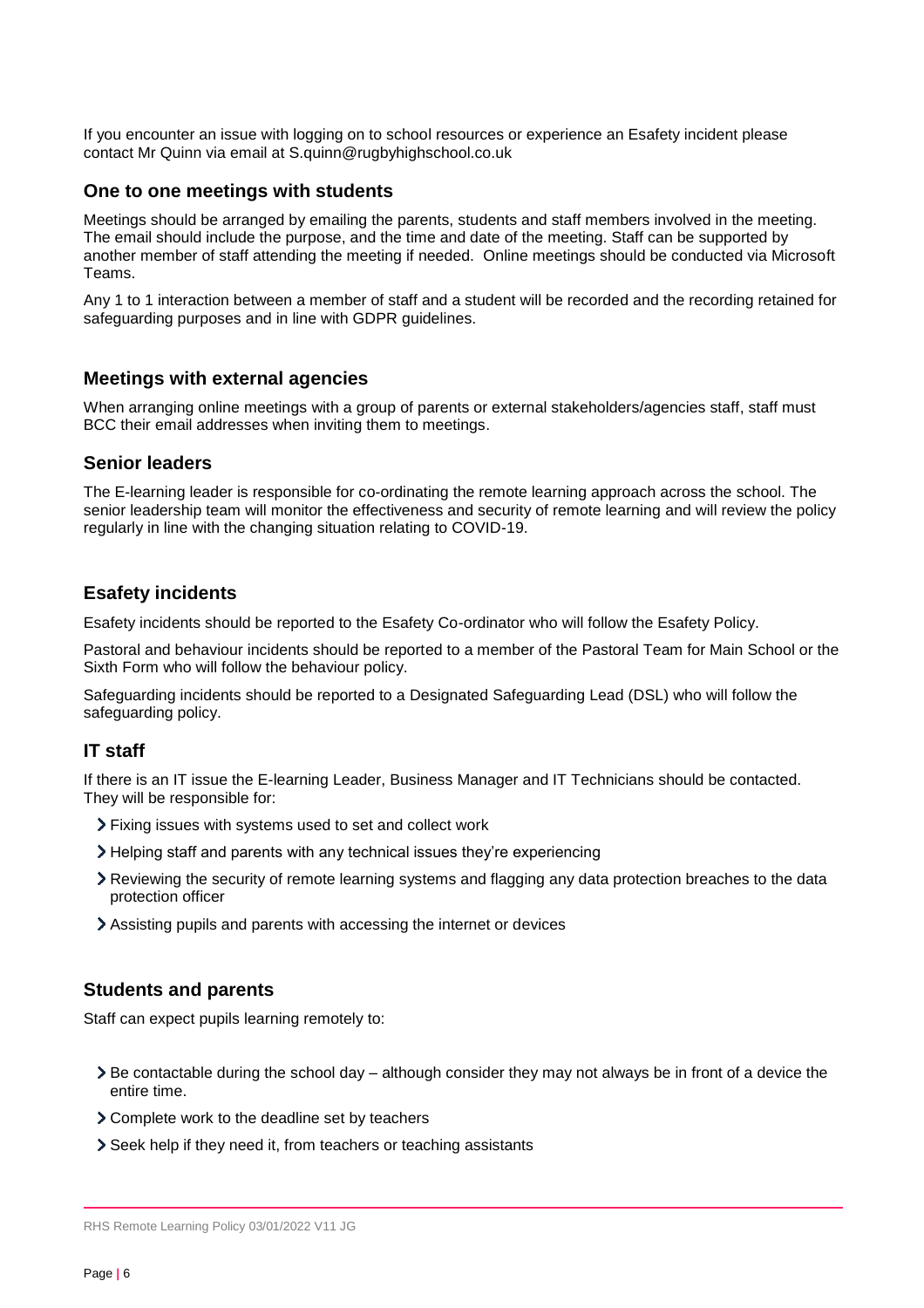- Alert teachers if they're not able to complete work
- > Be proactive in checking FROG in the first instance for learning resources
- Allow their teachers time to collate and post appropriate work, especially at the start of any isolation period when the absence may have been unexpected.
- Students should respond to contact made by school staff, as this is part of our commitment to checking on students' well-being while they are away from school.
- Follow the clear instructions from their teachers and in this policy regarding what to do when they are isolating.

Staff can expect parents with children learning remotely to:

- Make the school aware if their child is sick or otherwise can't complete work
- Seek help from the school if they need it if staff know of any helpful resources staff should point parents towards them
- Be respectful when making any complaints or concerns known to staff

#### **Students and parents can expect us, the school, to communicate regularly with you during any whole or partial school closure, to provide updates on any changes to our remote learning policy and or to check in with students and monitor well-being while working remotely.**

# **Who to contact**

If staff, students or parents have any questions or concerns about remote learning, they should contact the following individuals:

- Issues in setting work/ scheduling of MS Teams lessons talk to the relevant teacher then Curriculum Leader then SLT line manager
- Issues with non-completion of work– talk to the relevant Progress Leader 7 to 11 or the Head of Sixth form.
- $\ge$  Issues with IT talk to IT technicians and E-learning Leader.
- $\ge$  Issues with their own workload or wellbeing staff should talk to their immediate line manager
- Concerns about data protection talk to the data protection officer/Business Manager
- Concerns about safeguarding talk to the DSLs

# **Data protection**

# **Accessing personal data**

When accessing personal data for remote learning purposes, all staff members will follow the Data protection policy.

# **Processing personal data**

Staff members may need to collect and/or share personal data such as name, email address and date of birth as part of the remote learning system. As long as this processing is necessary for the school's official functions, individuals won't need to give permission for this to happen.

RHS Remote Learning Policy 03/01/2022 V11 JG